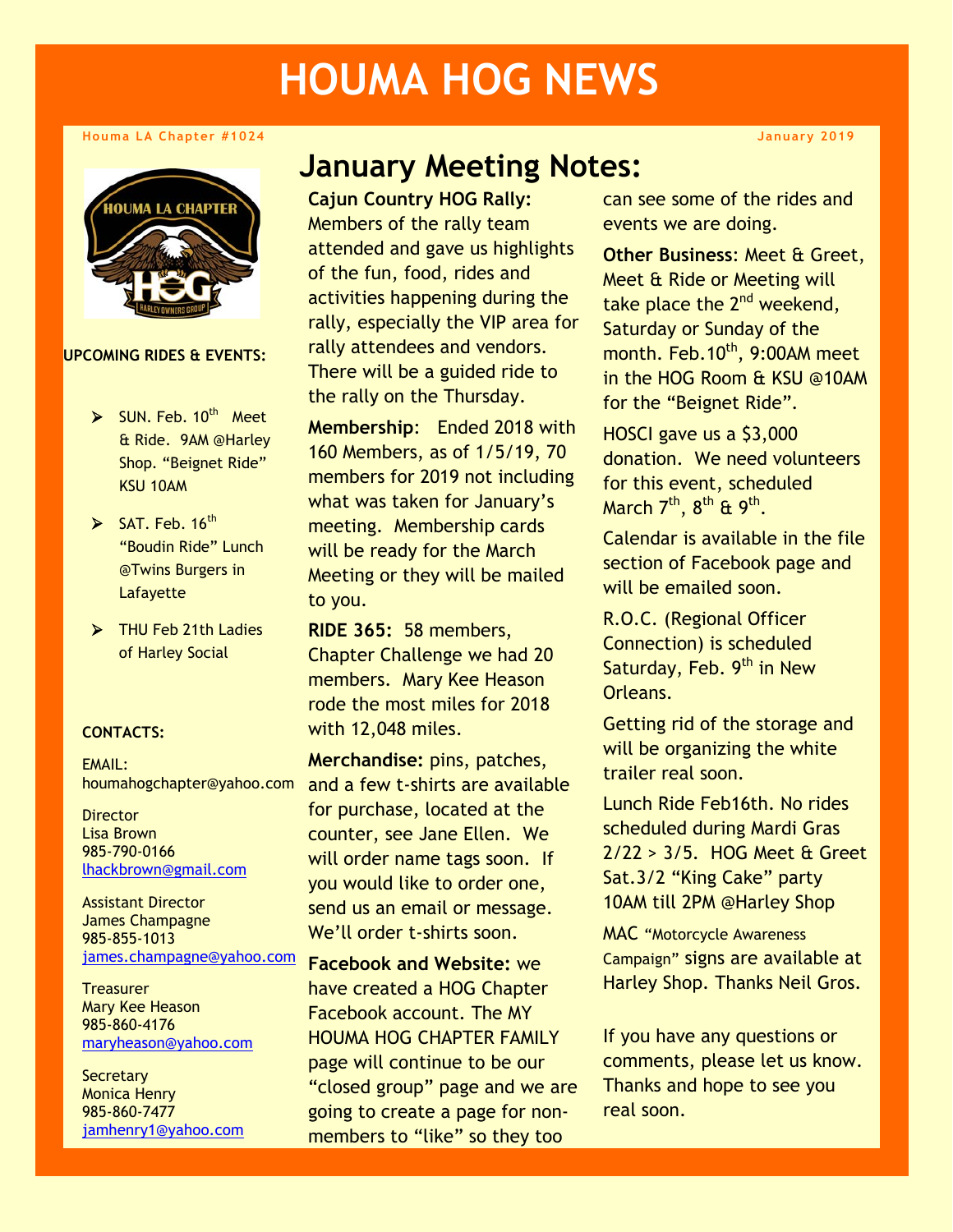## **2019 Cajun Country H.O.G. Rally**

A great BIG Thanks to Gene Faulk and the 2019 Cajun Country H.O.G. Rally crew for coming to Houma and informing us of all the great rides, entertainment and fun scheduled for the 2019 rally.

The "Cajun Country H.O.G. Rally" is the 1<sup>st</sup> of 11 Harley Owners Group Rallies scheduled in 2019 within the United States. If you have never attended a H.O.G. Rally, now is your opportunity.

In addition to the hotels listed for the rally, a few Houma HOG Members just booked with the "Pear Tree Inn" 126 Alcide Dominique Dr., Lafayette, call 855-213-0582, it's about 4 miles from the rally site.. Some of us are also staying at the Howard Johnson in Scott. Call and make your reservations. Don't forget to register online for the rally, go to hog.com, and click on EVENTS, then H.O.G. Rallies, sign in with your email address & password. Let us know if you have any questions....

The Houma H.O.G.'s will have a group ride scheduled to leave on Thursday and possibly Friday. If anyone is leaving on Friday or Saturday from Houma, please get with Lisa or James. We are hoping to make a big entrance for the rally, especially on Thursday!

This is a Harley Owners Group Rally. You need to be a current National H.O.G. Member. Guest are invited to attend, but they must be registered by a National H.O.G. Member. If you have a spouse, friend, neighbor, significant other, or family member wanting to attend and become a National H.O.G. Member, you can register them as an Associate Member under your membership or if they own a Harley Davidson motorcycle, they can register as a Full Member under their VIN#. Register online at hog.com. If there are any questions, feel free to give us a call.

#### **This information was received from the Rally and Volunteer Coordinator:**

#### The Rally needs volunteers!

The following are volunteers we foresee needing outside of the registration area.

- Parking
- Guarding the entrances to the VIP areas, mainly the H.O.G. room and the VIP tent
- Guided ride staging and wristband check

Registration building

- Volunteer check in desk also can be used to hand out volunteer water and whatever we decide to feed them, preferably behind a curtain
- Release form signing desk this is so that the pre and on-site registration desk don't get bottle necked
- Several volunteers for pre-registration check in desk 4 or 5 at a time with lines divided alphabetically
- On-site registration desk \$ involved
- On-site T-shirt sales desk could be combined with on-site registration \$ involved
- General information desk
- Guided ride sign in desk
- Poker Run, Passport Ride and Scavenger Hunt check in desk
- Any other possible contest entry desk Could possibly be combined Poker Run etc.

In addition, Glenn Matherne will be leading a Guided Ride, so we will definitely need a few Ride Leaders to help him with the Guided Ride. More information to come soon.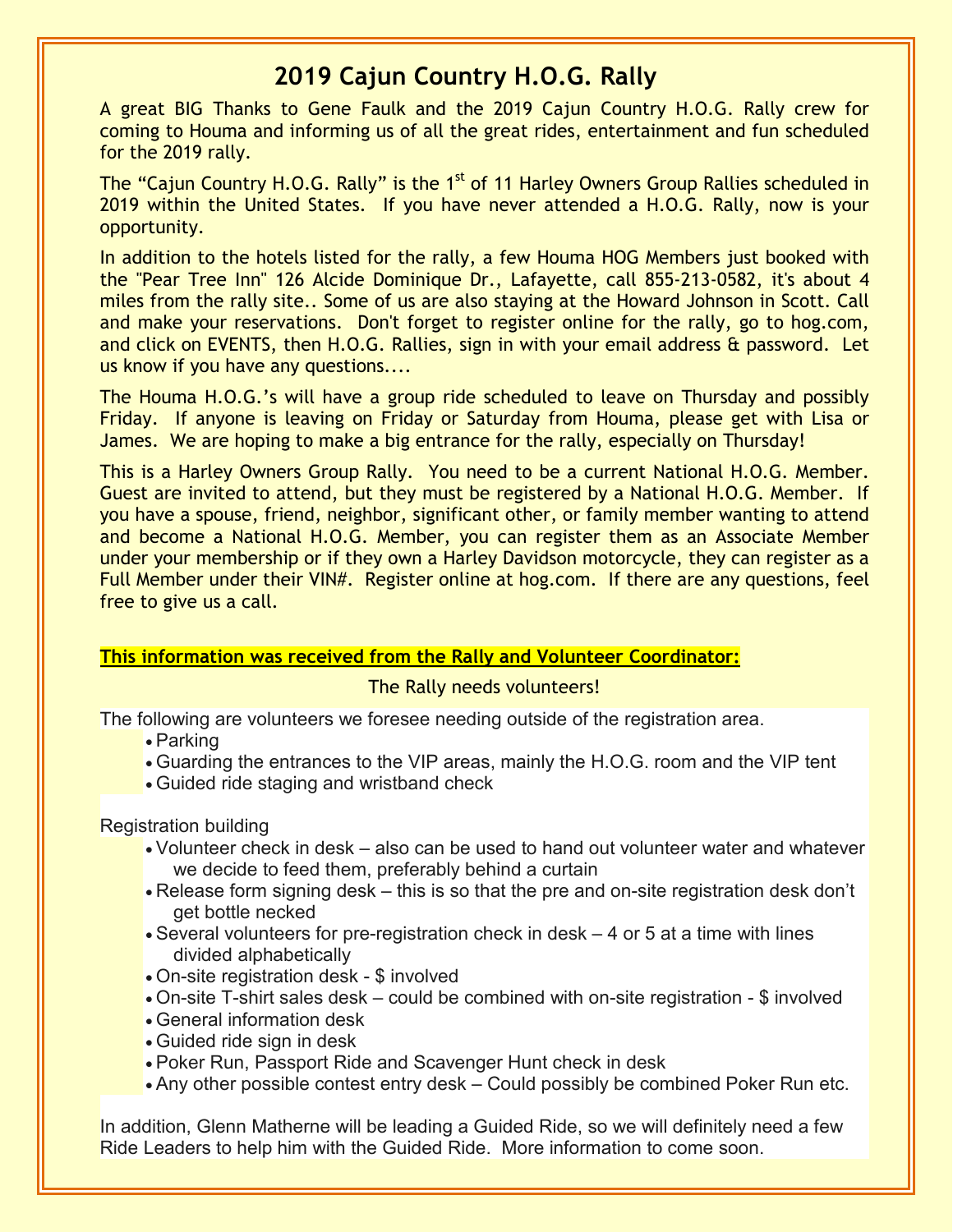# More information on the rally, taken from HOG.com:

Online registration is open! Go to HOG.com

**Orange Package** registration will be **available until March 7, 2019. Black Package** and online registration will close **April 10, 2019.**

#### **Rally Package Options**

Orange Package - \$35 Includes a commemorative rally t-shirt, rally wristband, patch and pin. Black Package - \$25 Includes a rally wristband, pin and patch. Both packages include a great riding adventure!

#### **Thursday, April 11, 2019**

Rally Check-in starts at 9:00AM until 5:00PM. Bring your National H.O.G. card and if you preregistered, bring your confirmation email, just in case. 1:00PM there is a "Welcome to Cajun Country Backroads" Guided Ride

6:00PM Kick-Off Party – will be held at Cajun Harley Davidson, music by Waylon Toups.

#### **Friday, April 12, 2019**

Besides all the Self-Guided rides that will be available, there are 3 scheduled Guided Rides taking place. You will receive more information when you "check-in" for the rally. 5:30PM – Parade of Flags – Ride to downtown Lafayette, where there is special street parking for rally attendees and a party at the "Parc International" area.

#### **Saturday, April 13, 2019**

Scheduled Guided Rides continue and they are still working on the entertainment for the evening party.



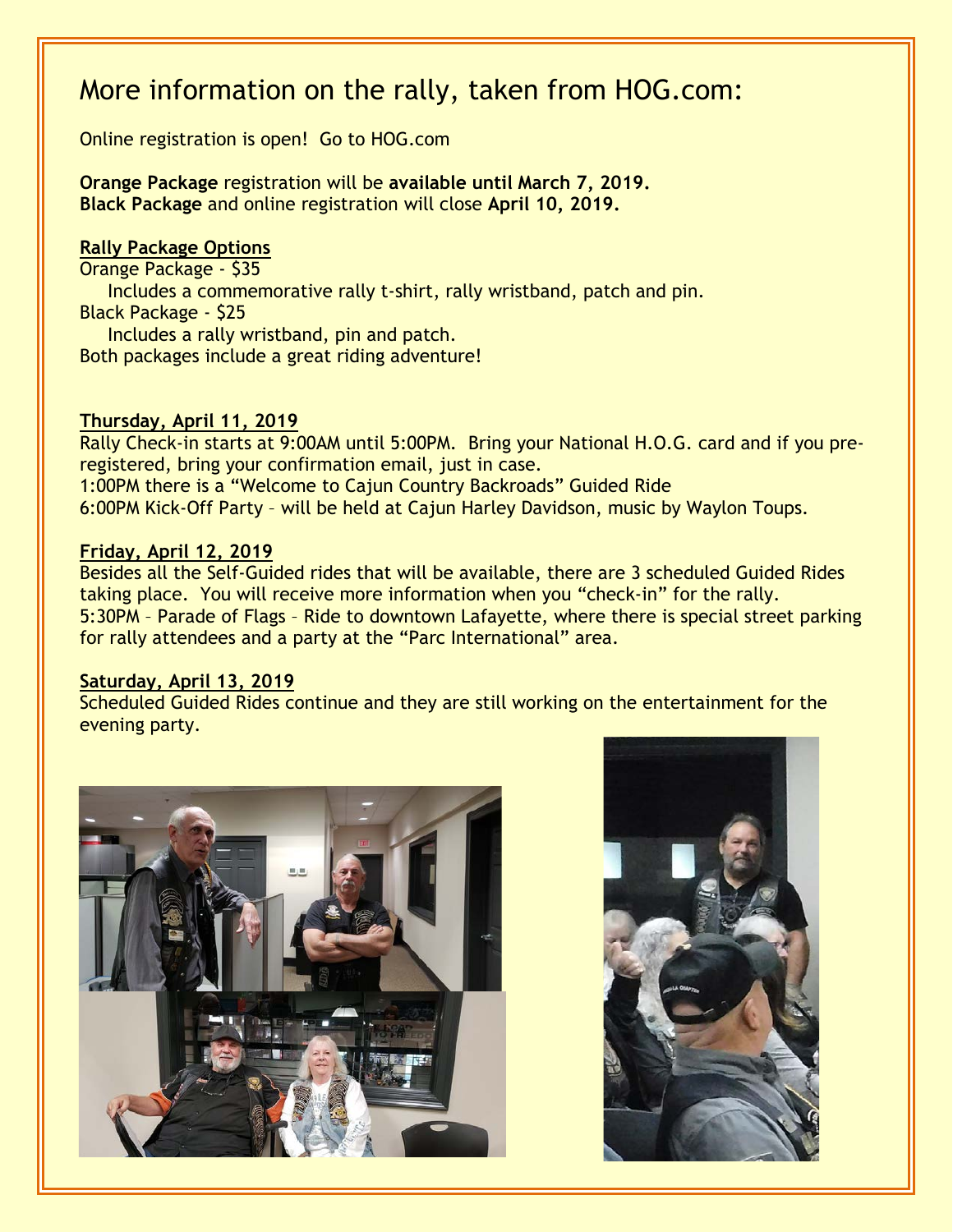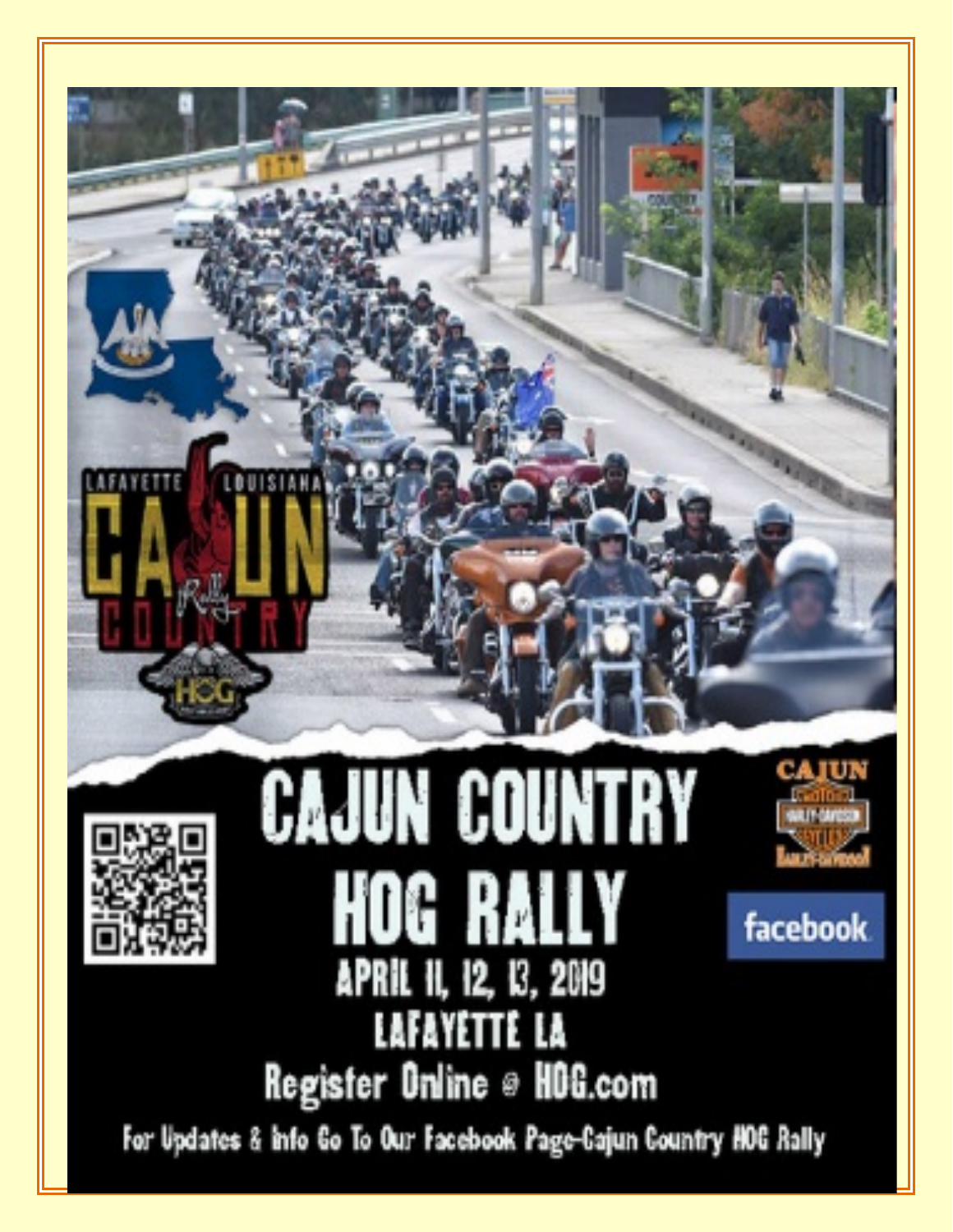

# APRIL 11,12,13, 2019

# **HOTEL RECOMMENDATIONS**<br>When calling to make reservations please mention that<br>the reservation is for the 2019 Cajun Country H.O.G. Rally

CALION

*<u>GMOIDR</u>* HARLFY-DAVIDSD

**IAPOLY EDAVIDSO** 

HOWARD JOHNSON \$69.95 103 Harold Gauthe Dr Scott 337-593-0849 MICROTEL INN & SUITES-\$69.95 301 Ambassador Caffery Laf 337-235-9010 WYNDHAM GARDEN-\$79.00 1801 Pinhook Rd. Laf 337-233-8120 THE GARDEN PLAZA-LAFAYETTE \$82.00 2032 NE Evangeline Thrwy Laf 337-233-6815 FAIRFIELD INN & SUITES-LAF. S. \$119.00 2225 NW Evangeline Thrwy Laf 337-235-9898 LA OUINTA INN @ SUITES \$85,00 104 Sweetland Dr. Broussard 337-330-8081 BEST WESTERN PLUS \$89.00 125 E. Kaliste Saloom Rd. Laf 337-235-1367 CANDLEWOOD SUITES \$94.00 2105 Kaliste Saloom Rd. Laf. 337-984-6900 HOLIDAY INN EXPRESS & SUITES \$95.00 210 Kaliste Saloom Rd. Laf. 337-456-6900 BEST WESTERN-LAFAYETTE INN \$99.00 2207 NW Evangeline Thrwy Laf. 337-769-2900 COMFORT SUITES-OIL CENTER \$99.00 114 Rue Fernand Laf. 337-456-8390 HAMPTON INN \$99.00 2280 E. Main St. Broussard 337-330-2500 HOLIDAY INN-LAF NORTH \$99.00 2219 NW Evangeline Thrwy Laf. 337-706-8199 **WINGATE \$99.00 702 E. Kaliste Saloom Rd. Laf. 337-205-9956** HILTON GARDEN INN-CAJUNDOME \$105.00 2350 W. Congress St. Laf. 337-291-1977 COMFORT INN & SUITES \$109.00 1636 St. Mary St. Laf. 337-706-8128 THE CHATEAU \$109.00 1015 Pinhook Rd. Laf. 337-291-1088 HOLIDAY INN EXPS & SUITES \$112.00 736 I-10 Frontage Rd. Scott 337-232-6845 RESIDENCE INN \$119.00 128 James Comeaux Rd. Laf. 337-232-3341 HAMPTON INN \$119.00 2144 W. Willow St. 337-236-6161 FAIRFIELD INN & SUITES \$119.00 1606 W. Pinhook Rd. Laf. 337-233-5558 HOMEWOOD SUITES \$134.00 201 Kaliste Saloom Rd. Laf. 337-264-6044 HOME 2 SUITES-PARC LAFAYETTE \$139.00 1909 Kaliste Saloom Rd. 337-706-8610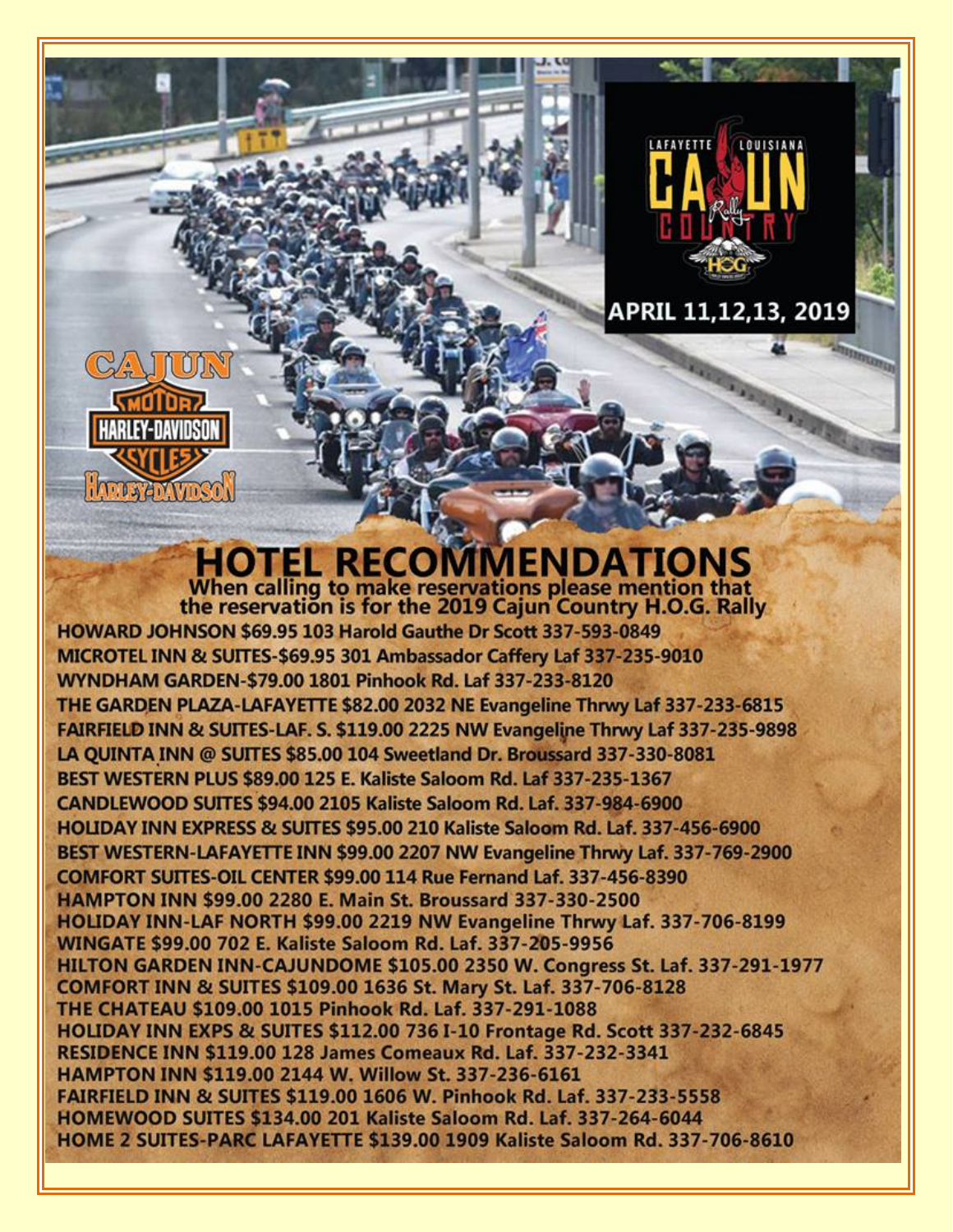

# **VOLUNTEERS WANTED FOR 2019** CAJUN COUNTRY H.O.G. RALLY

### Come Join the Fun and Volunteer!

Please complete the form below if you would like to volunteer to help with Cajun Country H.O.G. Rally April 11, 12, or 13, 2019 the

\*\*Must be a Registered Attendee for the Rally to be a Volunteer\*\*

Name: Name:

Email: Email: Email: Email: Email: Email: Email: Email: Email: Email: Email: Email: Email: Email: Email: Email: Email: Email: Email: Email: Email: Email: Email: Email: Email: Email: Email: Email: Email: Email: Email: Email

Days volunteering:

Time to volunteer (Morning/Afternoon:

\* Please send this form or contact - Terry Latiolais, Volunteer Coordinator at: tlatiolais@bbpolice.org

or Gene Faulk, Rally Coordinator at: dakajun@cox.net \*

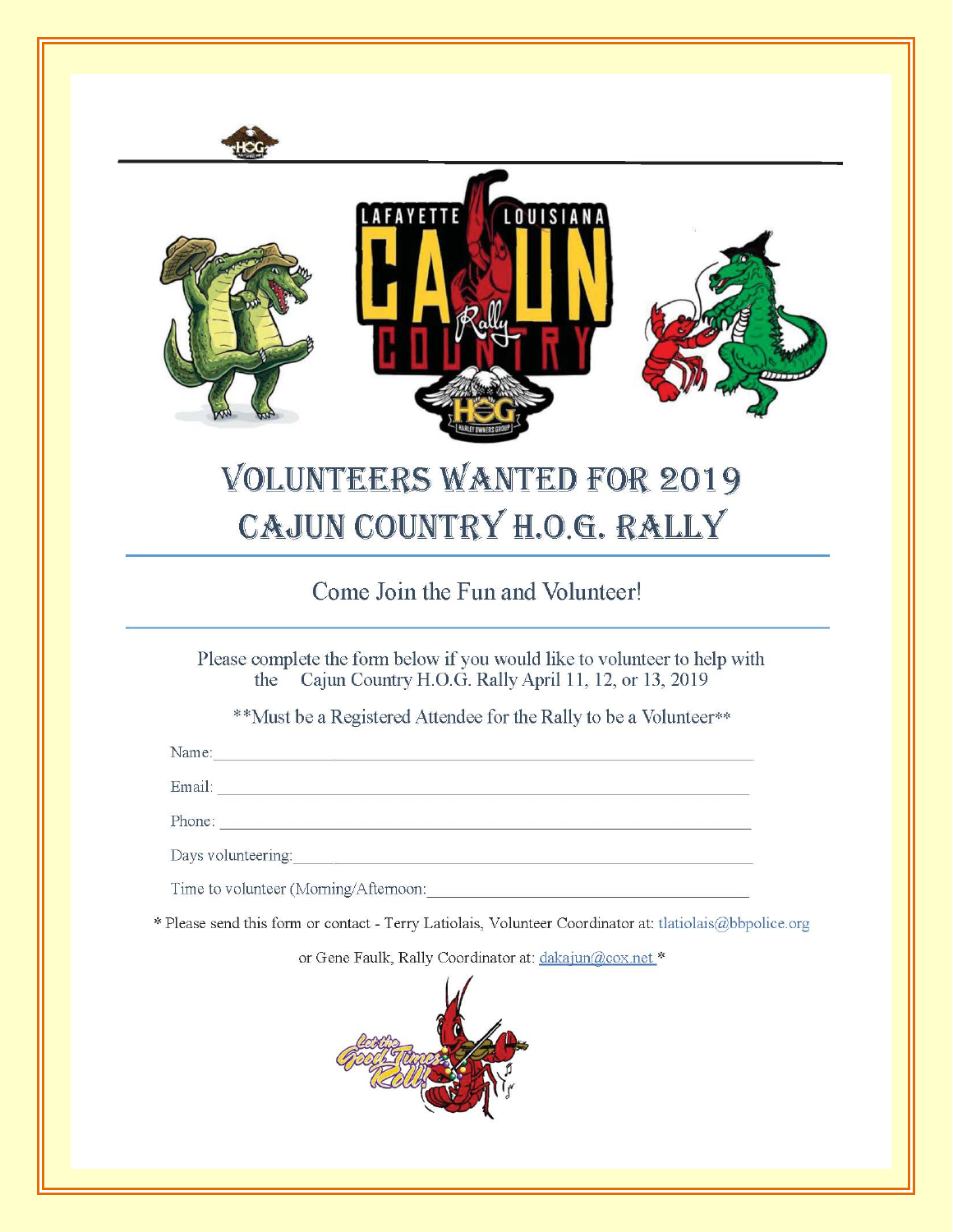#### **Upcoming Rides and Events**

We had some great rides on Saturday, Feb. 2<sup>nd</sup> and Sunday, Feb. 3rd - if you didn't know about them, get in touch with us so you can join us for the next ride.

**Saturday February 9th** "Pizza Party" at Mike Bruno's Bayou Country HD, Noon until gone!

**Sunday, Feb. 10th** – Meet at 9:00AM @Harley Shop, Upstairs in HOG Room and KSU 10:00AM "Beignet Ride" to Cajun Village, Ride Leader Glenn Matherne

**February 13th & 14th** "Valentine's Day Open House" at Mike Bruno's Bayou Country HD

**Saturday, Feb. 16th** – "Boudin Ride" Having lunch at Twins Burgers & Sweets in Lafayette. Order your Boudin King Cake and they will have it ready for you. Call 337-268-9488. King Cakes are \$26.99. We will have samples for those on the ride to taste if you don't want a whole king cake.

**February 16th** – "Fuel Fiesta" & in store Poker Run at Mike Bruno's Bayou Country HD

**Thursday Feb. 21st** – Ladies of Harley Social

#### **No rides scheduled Feb. 22nd through March 5th – Happy Mardi Gras**

**Saturday, March 2nd –** H.O.G. Meet & Greet "King Cake Social" 10AM-2PM @Harley Shop. Safety Video presentation in the HOG Room. Have any questions on group riding or just riding safety, give Cliff Chaisson a call 985-804-3127 or email [chaisson127@gmail.com](mailto:chaisson127@gmail.com)

**March 7th, 8th, 9th** – HOSCI "Houma Oilmen's Sporting Clay Invitational" We are in need of volunteers all 3 days.

**Thursday March 21st** – Ladies of Harley Social

**Saturday March 23rd** – HOG Lunch Ride – more info coming soon.

**Saturday April 6th** – H.O.G. Meet & Greet, Cajun Country H.O.G. Rally discussion & Chapter "Swamp Ride". We will have a group ride leaving the Harley Shop on Thursday 4/11. Details will be posted soon.

**April 11th, 12th, 13th** – Cajun Country H.O.G. Rally in Lafayette

**April 18th** – Ladies of Harley Social

**Saturday, April 27th** – Lunch Ride to the Hill Top Restaurant